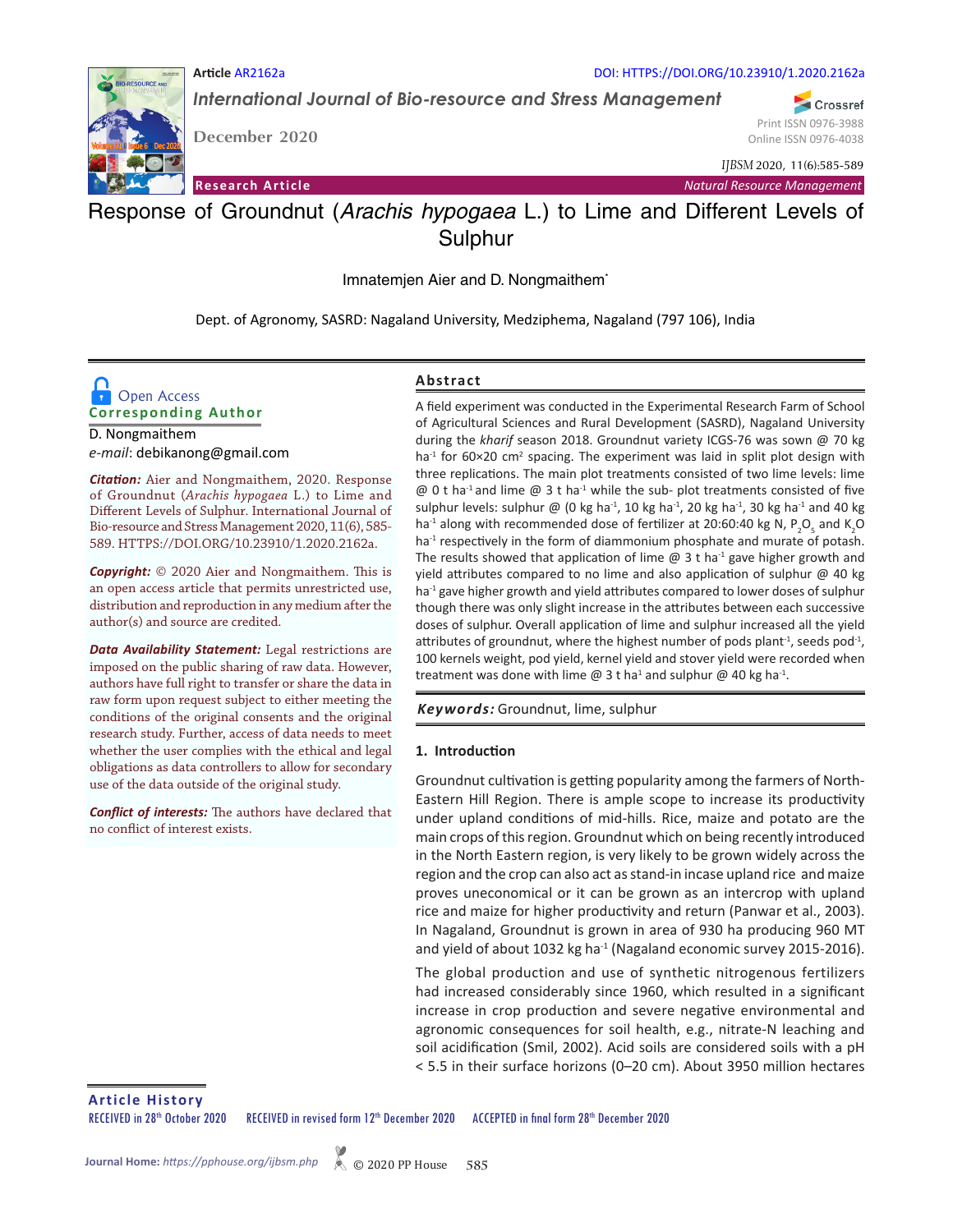of land area has been estimated to be affected by acidity, occupying nearly 30% of the global land surface (Sumner and Noble, 2003) and accounting for approximately 50% of the global arable land area (Dai et al., 2017). Soil acidity is one of the most yield limiting factors that affect crop productivity (McLaren and Cameron, 1996; Sumner and Noble, 2003; Fageria and Nascente, 2014). Among the major constraints in crop production particularly in north eastern region of India, one of the factors hindering efficient fertilizer management is acidic soil. In India, about one-third of the cultivated land is affected by soil acidity (Mandal, 1997). Most of these soils are concentrated in north-east region of India, with nearly 65% of its area being under high level of soil acidity (< 5.5pH) (Sharma and Singh, 2002). Groundnut can be grown on many soil types including those that are highly weathered and acidic (Gascho et al., 1993). However, the preferred pH for growing of groundnut is a pH of (6.5-7) which is slightly acidic or neutral. So for the crop to grow in a favorable soil pH, liming is required. Every crop requires a preferred pH level in the soil so it can grown properly this adjustment in pH levels can be done by liming when the soil is acidic. Lime application along with integrated nutrient management is often recommended to increase the phyto-availability of essential nutrients and ameliorate the other acidity-induced fertility constraints on such soils (Haynes, 1984; Kumar et al., 2012). Liming also helps increase the nutrient availability, improves the soil structure and also increases the rate of infiltration. Management of soil acidity and improvement on productivity of crop on such soils therefore proves to be important in strengthening food security globally and regionally.

Development of modern agricultural technology has attracted the attention of scientists on sulphur nutrition owing to cultivation of high yielding varieties, adoption of intensive cropping systems particularly involving oil seeds and pulses, use of high analysis fertilizers and decreased usage of organic manures (Jaggi, 2004). Indian groundnut sellers and processors are steadily growing aware and concern for the quality of groundnut. Arranging and categorizing according to quality are becoming a practice. Indian manufacturer have the means to prepare and supply edible groundnuts conforming to highest standards. Among the various factors known to determine the groundnut yield and quality, balanced nutrition is an essential and basic factor contributing to high yield. Groundnut being an oilseed crop requires fertilization for high crop production. The farmers though aware of the fertilization in crops, are confined mostly in NPK fertilizers and negligence especially in sulphur fertilizer is common, however sulphur in oilseed crop is one of the key elements required to produce protein, oil and flavored compounds as well as to ensure quality, it is increasingly being recognised as the fourth major nutrient after nitrogen, phosphorus and potassium (Tandon and Messick, 2002). Sulphur is an important element for oil synthesis and formation of sulphur containing amino acids. It is the master nutrient for oilseed production as each unit of sulphur fertilizer generates 3-5 units of edible oil. In

oilseeds sulphur plays a vital role in the development of seed and improving the quality (Naser et al., 2012). Sulphur helps in the synthesis of cysteine, methionine, chlorophyll, vitamins (B, biotin and thiamine), metabolism of carbohydrates, oil content, protein content and also associated with growth and metabolism, especially by its effect on the proteolytic enzymes (Najar et al., 2011). Sulphur is identified as a key element for increasing the production of oilseeds by increasing the uptake of various macro and micronutrients in groundnut (Singh, 1999). Sulphur deficiency results in poor flowering, fruiting, cupping of leaves, reddening of stems, petiole and stunted growth. Since groundnut is rich both in oils and protein, requirement of sulphur for this crop is substantial high. Sulphur improves the chlorophyll, nodulation, increases the availability of other nutrients (Singh, 2007).

### **2. Materials and Methods**

### *2.1. Study site*

Experimental Research Farm, School of Agricultural Sciences and Rural Development (SASRD), Nagaland University, Medziphema, Nagaland.

### *2.2. Treatment details*

The experiment comprised of two lime and five levels of sulphur, *viz.* lime  $\omega$  0 t ha<sup>-1</sup> and 3 t ha<sup>-1</sup> and Sulphur  $\omega$  (0, 10, 20, 30 and 40) kg ha $^{-1}$  respectively. The experiment was laid out by adopting Split Plot Design (SPD) with three replications.

## *2.3. General information*

Groundnut variety ICGS-76 was sown @ 70 kg ha<sup>-1</sup> for 60×20 cm<sup>2</sup> spacing. Kernel treatment was done with carbendazime  $\omega$  2 g kg<sup>-1</sup> of kernel. The soil was sandy loam and strongly acidic in reaction (pH 4.5). The soil contained 1.81% oxidizable organic carbon, 275 kg ha $^{-1}$  available nitrogen, 16.2 kg ha $^{-1}$ available phosphorus and 180.46 kg ha<sup>-1</sup> available potassium. Recommended dose of fertilizer at 20:60:40 kg N,  $P_2O_5$  and  $\mathsf{K}_2$ O ha $^{\text{-1}}$  respectively were applied in the form of diammonium phosphate and murate of potash at the time of sowing.

## *2.4. Data collection*

For determining the vegetative growth characters, five plants from each plot were randomly selected and tagged excluding the border rows. Total numbers of pods were counted from five randomly selected plants and the average number of pods plant-1 was worked out.

## *2.5. Data analysis*

The data obtained are analyzed statistically by analysis of variance (F-test) as per the methods recommended by Gomez and Gomez (1984). The critical difference (CD) at 0.05 level of probability was calculated.

#### **3. Results and Discussion**

## *3.1.**Effect of lime and levels of sulphur on growth attribute of groundnut at different days of sowing.*

The data recorded in Table 1 shows that application of lime and sulphur levels influenced a significant variation in plant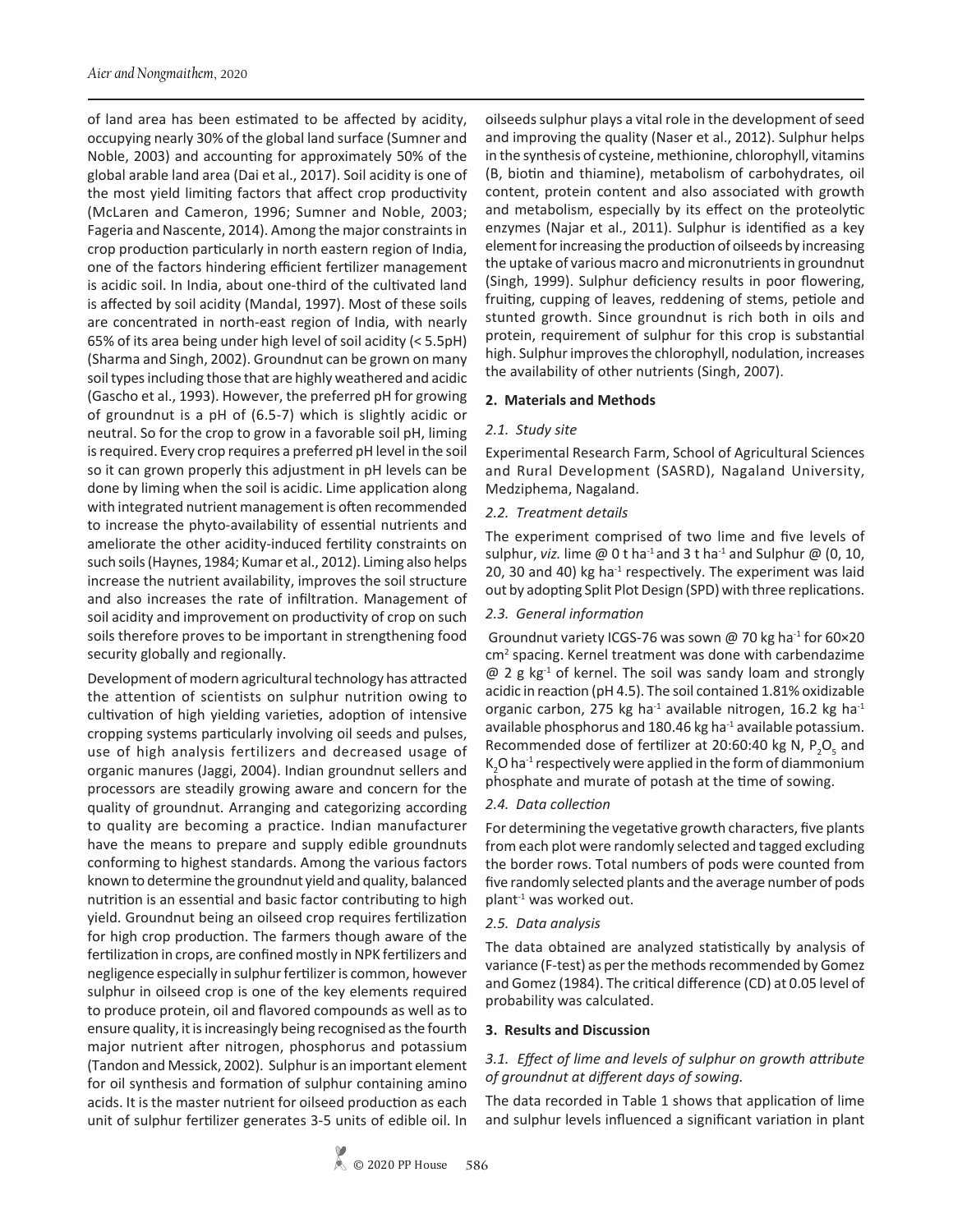*International Journal of Bio-resource and Stress Management* 2020, 11(6):585-589

| Table 1: Effect of lime and levels of sulphur on growth attribute of groundnut at different days of sowing |              |            |         |                                |            |                                                    |            |  |  |
|------------------------------------------------------------------------------------------------------------|--------------|------------|---------|--------------------------------|------------|----------------------------------------------------|------------|--|--|
| <b>Treatments</b>                                                                                          | Plant height |            |         | Crop growth rate $(g m-2 d-1)$ |            | Relative growth rate (g $g^{-1}$ d <sup>-1</sup> ) |            |  |  |
|                                                                                                            | 30           | 60         | At      | $30 - 60$                      | 60 DAS     | $30 - 60$                                          | 60 DAS     |  |  |
|                                                                                                            | <b>DAS</b>   | <b>DAS</b> | harvest | <b>DAS</b>                     | At harvest | <b>DAS</b>                                         | At harvest |  |  |
| Lime levels                                                                                                |              |            |         |                                |            |                                                    |            |  |  |
| L <sub>o</sub> : lime @ 0 kg ha <sup>-1</sup>                                                              | 16.58        | 42.31      | 50.33   | 9.53                           | 6.70       | 0.14                                               | 0.10       |  |  |
| L <sub>1</sub> : lime @ 3 t ha <sup>-1</sup>                                                               | 17.82        | 46.27      | 52.93   | 11.65                          | 6.83       | 0.16                                               | 0.10       |  |  |
| SEm±                                                                                                       | 0.49         | 0.62       | 0.37    | 0.26                           | 0.06       | 0.003                                              | 0.001      |  |  |
| $CD (p=0.05)$                                                                                              | <b>NS</b>    | 3.75       | 2.26    | 1.58                           | <b>NS</b>  | 0.02                                               | <b>NS</b>  |  |  |
| Sulphur levels                                                                                             |              |            |         |                                |            |                                                    |            |  |  |
| S <sub>o</sub> : sulphur @ 0 kg ha <sup>-1</sup>                                                           | 16.03        | 40.93      | 47.62   | 9.42                           | 5.39       | 0.13                                               | 0.08       |  |  |
| S <sub>1</sub> : sulphur @ 10 kg ha <sup>-1</sup>                                                          | 16.82        | 42.55      | 50.23   | 9.85                           | 5.80       | 0.14                                               | 0.09       |  |  |
| S <sub>2</sub> : sulphur @ 20 kg ha <sup>-1</sup>                                                          | 17.07        | 44.56      | 51.07   | 10.53                          | 6.48       | 0.15                                               | 0.10       |  |  |
| S <sub>2</sub> : sulphur @ 30 kg ha <sup>-1</sup>                                                          | 17.28        | 45.16      | 53.28   | 11.45                          | 7.40       | 0.17                                               | 0.11       |  |  |
| $S_4$ : sulphur @ 40 kg ha <sup>-1</sup>                                                                   | 18.81        | 48.24      | 55.96   | 11.71                          | 8.76       | 0.18                                               | 0.13       |  |  |
| SEm±                                                                                                       | 0.71         | 1.30       | 1.41    | 0.23                           | 0.12       | 0.004                                              | 0.004      |  |  |
| CD $(p=0.05)$                                                                                              | NS.          | 3.89       | 4.22    | 0.69                           | 0.35       | 0.01                                               | 0.01       |  |  |

height at 60 DAS and at harvest. However, plant height at 30 DAS showed no significant effect. Application of lime @ 3 t ha<sup>-1</sup> gave highest plant height at 60 DAS (46.27 cm) and at harvest (52.93 cm) compared to unlimed condition, while application of sulphur  $@$  40 kg ha<sup>-1</sup> gave the highest plant height at 60 DAS (48.24 cm) and at harvest (55.96 cm) over lower doses of sulphur. The result is in conformity with the findings of Das et al. (2017) and Noman et al. (2015). Crop grow rate on application of lime during the period of 60 DAS to harvest showed no significant variation while the period between 30 DAS to 60 DAS had significant variation. There was also a significant variation in crop growth rate at 30 DAS – 60 DAS and 60 DAS to harvest for sulphur levels as shown in Table 1. On application of lime the highest crop growth rate was recorded between 30 DAS – 60 DAS when the crop was treated with lime  $\omega$  3 t ha<sup>-1</sup> (11.65 g m<sup>-2</sup> d<sup>-1</sup>) and as for sulphur, application of sulphur level  $@$  40 kg ha<sup>-1</sup> gave higher CGR (11.71 g  $m<sup>2</sup>d<sup>-1</sup>$ ) compared to lower doses. The result is in conformity with the findings of Rao et al. (2013). The data in Table 1 also shows that application of lime  $@3$  t ha<sup>-1</sup> recorded highest relative growth rate (0.16 g  $g^{-1} d^{-1}$ ) between 30 DAS -60 DAS and as for sulphur, application of sulphur level @ 40 kg ha $^{-1}$  gave highest RGR (0.18 g  $g^{-1}$  d<sup>-1</sup>) between 30 DAS – 60 DAS compared to lower doses. The result is in conformity with the findings of Das et al. (2017) and Pancholi (2014). The increase in growth attribute when lime was added may be because liming increases the pH levels in soil thus increasing alkalinity which provides a source of calcium and magnesium essential for plant growth. As for the increase in growth attribute when sulphur was applied may be because sulphur is essential for nitrogen-fixing nodules on legumes and in the formation of chlorophyll. In the process plants uses the synthesized

chlorophyll for producing proteins, amino acids, enzymes and vitamins which aids in growth, and in seed formation.

### *3.2. Effect of lime and levels of sulphur on yield attributes and yield of groundnut*

There was significant variation in number of pods plant $-1$ , kernel yield (kg ha<sup>-1</sup>), stover yield (kg ha<sup>-1</sup>) and harvest index (%) with the application of lime. The data in table 2 showed that the highest pods plant<sup>-1</sup> (30.87), kernel yield (1398.14 kg) ha $^{-1}$ ), stover yield (2865.29 kg ha $^{-1}$ ) and harvest index (39.17%) was recorded when lime was applied  $\omega$  3 t ha<sup>-1</sup>. The result is in conformity with the findings of Das et al. (2017) and Dey and Nath (2015). The increase in yield attribute when liming was done may be due to the effect of liming which increases the growth attributes of crop due to favorable soil condition and also lime acting as source of Ca and Mg essential for plant growth. On application of sulphur there was a significant variation in number of pods plant<sup>-1</sup>, kernel yield (kg ha<sup>-1</sup>) and stover yield (kg ha<sup>-1</sup>) whereas harvest index (%) was found insignificant. The highest pods plant<sup>-1</sup> (28.50), kernel yield (1160.46 kg ha $^{-1}$ ) and stover yield (2551.36 kg ha-<sup>1</sup>) was recorded when sulphur was applied  $\omega$  40 kg ha<sup>-1</sup>. The result is in conformity with the findings of Banu et al. (2017) and Sisodiya et al. (2017). The increase in yield attributes on application of sulphur may be because of the favorable effect of sulphur on the growth of groundnut.

## **4. Economics**

The data collected on the economics under the effects of lime and levels of sulphur is presented in Table 3. The highest cost of cultivation ( $\bar{z}$  36458.17) was recorded under the treatment  ${\sf L}_1{\sf S}_4$  (lime @ 3 t ha<sup>-1</sup> and sulphur @ 40 kg ha<sup>-1</sup>) while the lowest was obtained under  $L_0S_0$  (lime @ 0 t ha<sup>-1</sup> and sulphur @0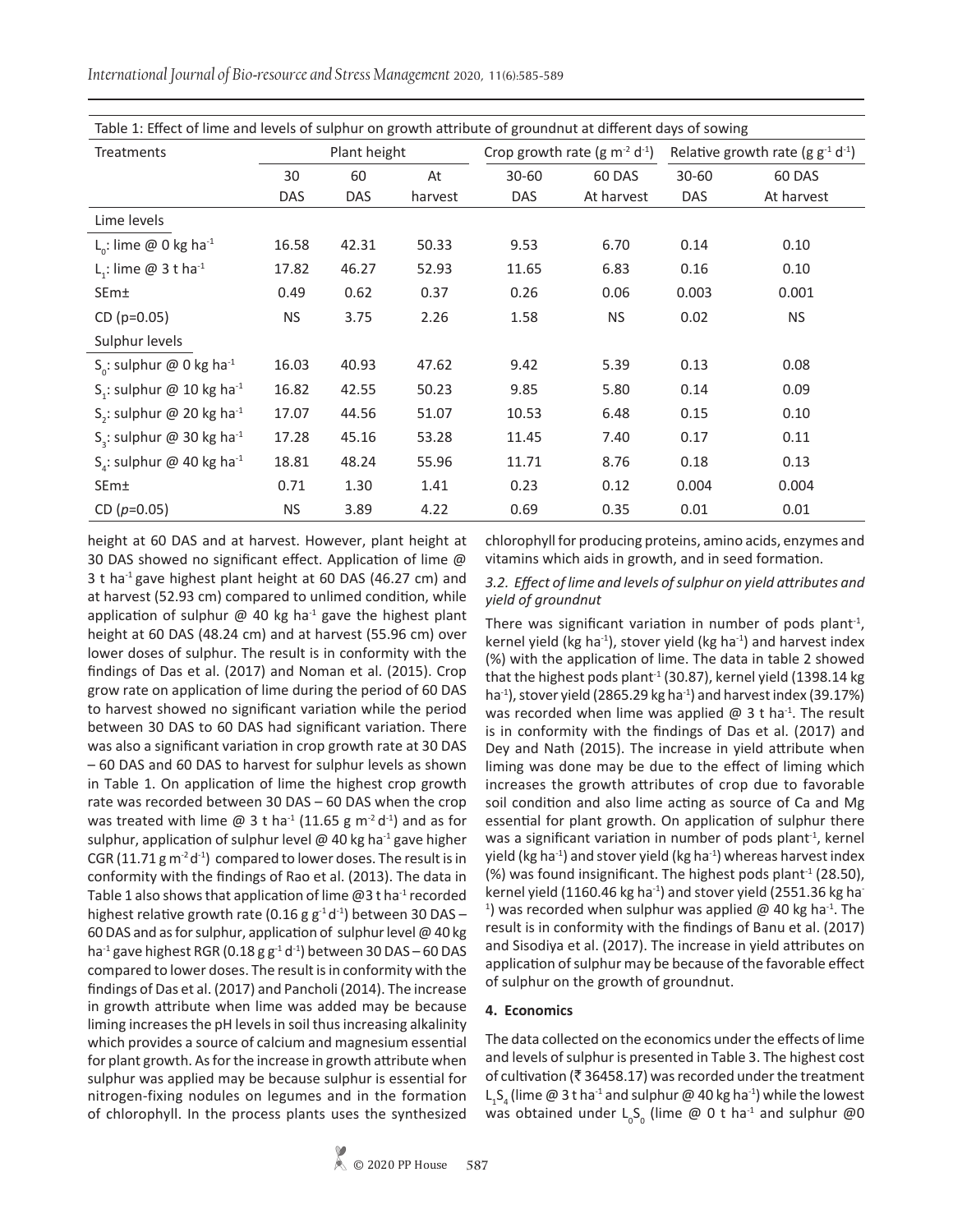| Table 2: Effect of lime and levels of sulphur on yield attribute of groundnut |                                 |                                        |                          |                   |  |  |  |
|-------------------------------------------------------------------------------|---------------------------------|----------------------------------------|--------------------------|-------------------|--|--|--|
| Treatments                                                                    | No. of pods plant <sup>-1</sup> | Kernel yield ( $kg$ ha <sup>-1</sup> ) | Stover yield $(kg ha-1)$ | Harvest Index (%) |  |  |  |
| Lime levels                                                                   |                                 |                                        |                          |                   |  |  |  |
| L <sub>o</sub> : lime @ 0 kg ha <sup>-1</sup>                                 | 20.27                           | 833.56                                 | 2106.50                  | 34.15             |  |  |  |
| L <sub>1</sub> : lime $@$ 3 t ha <sup>-1</sup>                                | 30.87                           | 1398.54                                | 2865.29                  | 39.17             |  |  |  |
| SEm±                                                                          | 0.08                            | 7.76                                   | 20.71                    | 0.33              |  |  |  |
| CD $(p=0.05)$                                                                 | 0.50                            | 47.22                                  | 126.00                   | 2.02              |  |  |  |
| Sulphur levels                                                                |                                 |                                        |                          |                   |  |  |  |
| S <sub>o</sub> : sulphur @ 0 kg ha <sup>-1</sup>                              | 24.17                           | 1061.89                                | 2381.25                  | 36.54             |  |  |  |
| S <sub>1</sub> : sulphur @ 10 kg ha <sup>-1</sup>                             | 23.67                           | 1122.01                                | 2483.11                  | 36.24             |  |  |  |
| S <sub>2</sub> : sulphur @ 20 kg ha <sup>-1</sup>                             | 24.83                           | 1100.05                                | 2514.16                  | 36.35             |  |  |  |
| S <sub>3</sub> : sulphur @ 30 kg ha <sup>-1</sup>                             | 26.67                           | 1135.85                                | 2499.58                  | 37.11             |  |  |  |
| S <sub>4</sub> : sulphur @ 40 kg ha <sup>-1</sup>                             | 28.50                           | 1160.46                                | 2551.36                  | 37.07             |  |  |  |
| SEm±                                                                          | 0.41                            | 14.08                                  | 20.53                    | 0.41              |  |  |  |
| CD $(p=0.05)$                                                                 | 1.22                            | 42.21                                  | 61.54                    | <b>NS</b>         |  |  |  |

Table 3: Effect of lime and levels of sulphur on economic parameter of groundnut

| <b>Treatments</b> | Cost of<br>cultivation<br>$(3 \hbox{ ha}^{-1})$ | total gross<br>return<br>$(5 \text{ ha}^{-1})$ | net return<br>$(\bar{\mathcal{F}}$ ha <sup>-1</sup> ) | B:C<br>ratio |
|-------------------|-------------------------------------------------|------------------------------------------------|-------------------------------------------------------|--------------|
| $L_0S_0$          | 23658.17                                        | 51224.08                                       | 27565.91                                              | 1.17         |
| $L_0S_1$          | 23858.17                                        | 53502.68                                       | 29644.51                                              | 1.24         |
| $L_0S_2$          | 24058.17                                        | 54668.38                                       | 30610.21                                              | 1.27         |
| $L_0S_3$          | 24258.17                                        | 56171.4                                        | 31913.23                                              | 1.32         |
| $L_{0}S_{A}$      | 24458.17                                        | 57098.87                                       | 32640.69                                              | 1.33         |
| $L_1S_0$          | 35658.17                                        | 88943.72                                       | 53285.54                                              | 1.49         |
| $L_1S_1$          | 35858.17                                        | 90392.72                                       | 54534.54                                              | 1.52         |
| $L_1S_2$          | 36058.17                                        | 91702.28                                       | 55644.11                                              | 1.54         |
| $L_1S_2$          | 36258.17                                        | 93780.85                                       | 57522.68                                              | 1.59         |
| $L_1S_4$          | 36458.17                                        | 96465.47                                       | 60007.29                                              | 1.65         |

kg ha<sup>-1</sup>), with  $\bar{\tau}$  23658.17. Highest gross return per hectare (₹ 96465.47) was recorded under the treatment  $L_1S_4$  (lime  $\omega$  3 t ha<sup>-1</sup> and sulphur  $\omega$  40 kg ha<sup>-1</sup>) while the lowest was obtained under  $\mathsf{L}_{_0}\mathsf{S}_{_0}$  (lime @ 0 t ha<sup>-1</sup> and sulphur @ 0 kg ha<sup>-1</sup>), with ₹ 51224.08. The highest net income (₹ 60007.29) and B: C ratio (1.65) was obtained under treatment  $L_1S_4$  (lime  $\omega$ 3 t ha<sup>-1</sup> and sulphur  $\omega$  40 kg ha<sup>-1</sup>) compared to all the other treatments, lowest net was recorded in  $\mathsf{L}_\mathrm{o} \mathsf{S}_\mathrm{o}$  with  $\bar{\mathsf{c}}$  27565.91 having a B:C ratio of 1.17. These results are in conformity with the findings of Dash et al. (2013) where they reported that applying sulphur  $\omega$  34 kg ha<sup>-1</sup> gave a significantly higher economic in pod yield over lower levels. Dutta and Mondal (2006) observed a 17.19% of yield increment compared to 100% RDF alone.

## **5. Conclusion**

It has been observed that treatment with lime  $@3$  t hat <sup>1</sup>+sulphur @ 40 kg ha<sup>-1</sup> resulted in highest kernel and stover yield with net return ( $\bar{\tau}$  60007.29) and BC ratio (1.65) followed by liming @ 3 t ha<sup>-1</sup>+sulphur @ 30 kg ha<sup>-1</sup> with net return ( $\bar{z}$ 57522.68) and BC ratio (1.59). Thus it can be concluded that liming  $@$  3 t ha<sup>-1</sup> along with sulphur  $@$  40 kg ha<sup>-1</sup> along with recommended dose of NPK (20:60:40) gave best result for the growth and yield of groundnut.

## **6. References**

- Banu, R., Shroff, J.C., Shah, S.N., 2017. Effect of sources and levels of sulphur and bio-fertilizer on growth, yield and quality of summer groundnut. International Journal of Agricultural Sciences 13(1), 67−70.
- Dai, Z., Zhang, X., Tang, C., Muhammad, N., Wu, J., Brookes, P.C., Xu, J., 2017. Potential role of biochars in decreasing soil acidification-a critical review. Science of the Total Environment 581–582, 601–611.
- Das, S., Das, A., Idapuganti, R., Layek, J., Chowdhury, S., 2017. growth and physiology of groundnut as influenced by micronutrients and liming in acid soil of North East India. Indian Journal of Hill Farming 29, 40−47.
- Dash, A.K., Nayak, B.R., Panigrahy, N., Mohapatra, S., Samant, P.K., 2013. Performance of groundnut (*Arachis hypogaea*) under different levels of sulphur and irrigation. Indian Journal of Agronomy 58(4), 578−582.
- Dey, D., Nath, D., 2015. Assessment of effect of liming and integrated nutrient management on groundnut under acidic soil condition of West Tripura*.* An Asian Journal of Soil Science 10(1), 149−153.
- Dutta, D., Mondal, S.S., 2006. Response of summer groundnut (*Arachis hypogaea* L.) to moisture stress, organic manure